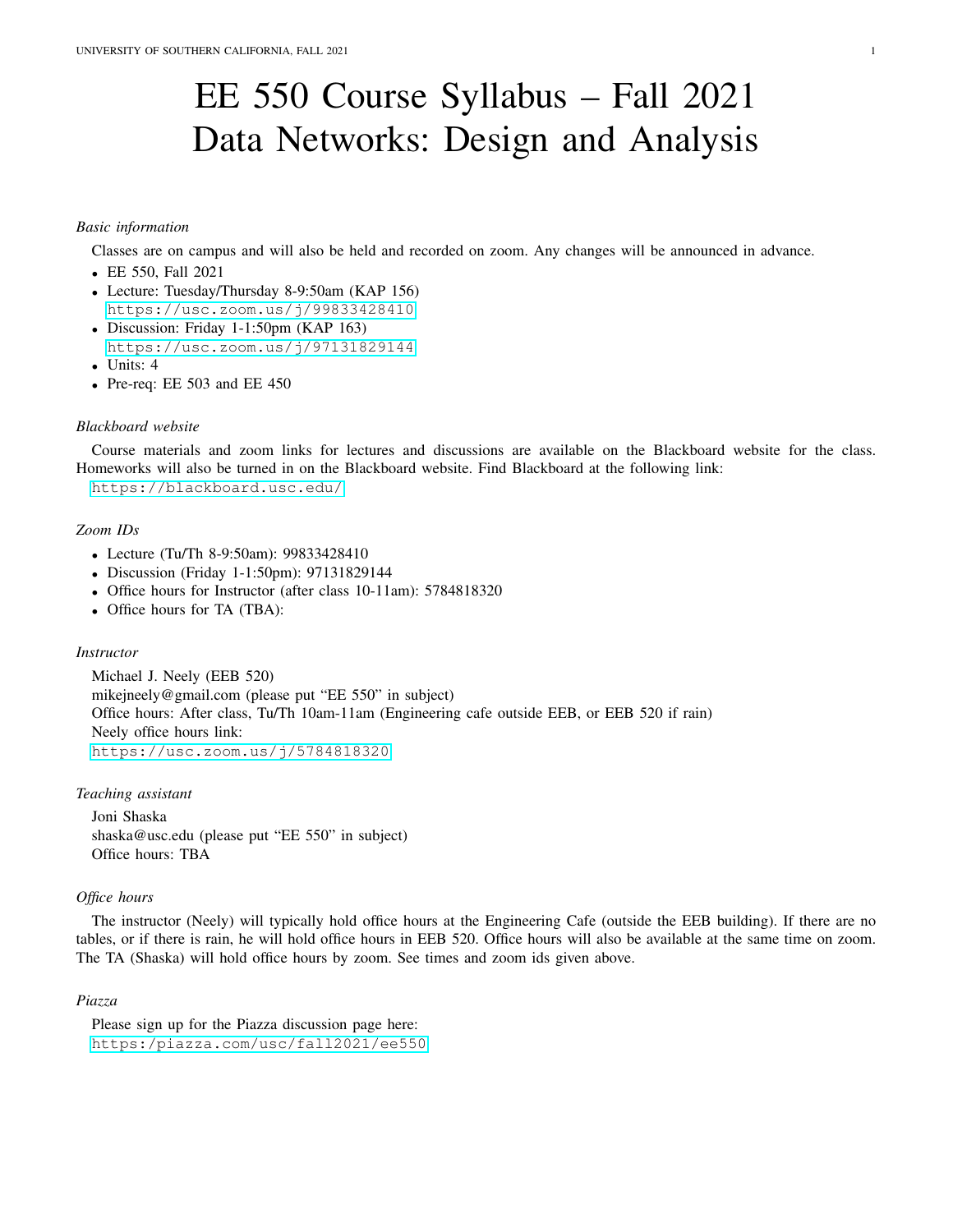#### *Course notes and supplemental reading*

- "Notes on Multiple Access" (on blackboard)
- "Notes on Capacity and Connectivity in Large Networks" <http://ee.usc.edu/stochastic-nets/docs/notes-capacity-large-networks.pdf>
- "Network Optimization: Notes and Exercises": <http://ee.usc.edu/stochastic-nets/docs/network-optimization-notes.pdf> • *Data Networks (2nd ed.)* by D. Bertsekas and R. Gallager. (Chapter 3 on queueing, chapter 2 on coding and ARQ)
- <http://web.mit.edu/dimitrib/www/datanets.html>
- Backpressure routing and Lyapunov optimization wiki links: [http://en.wikipedia.org/wiki/Backpressure\\_routing](http://en.wikipedia.org/wiki/Backpressure_routing) [http://en.wikipedia.org/wiki/Lyapunov\\_optimization](http://en.wikipedia.org/wiki/Lyapunov_optimization)
- "Notes on Markov chains, Travel Times, and Opportunistic Routing" <http://ee.usc.edu/stochastic-nets/docs/markov-chains-travel-times.pdf>
- *Computer Networks: A Systems Approach* by L. Peterson and B. Davie.
- *Performance Modeling and Design of Computer Systems* by M Harchol-Balter.

# *Grading:*

Homeworks 20%, Midterm 35%, Final 40%, Mini Project 5%. Class participation may factor into the homework score.

The following minimum letter grades are guaranteed to students with a weighted total score that is within the specified intervals: 85-100 (A), 65-85 (B: grades of B+ and A- are also given), 45-65 (C: Grades of C+ and B- are also given). The above thresholds may be adjusted at the end of the semester at the discretion of the instructor. Any such adjustments will be in favor of a higher letter grade.

*Important dates (locations to be announced later):*

- First day of classes: Tuesday Aug. 24, 2021
- Last day of classes: Friday Dec. 3, 2021
- **Midterm exam:** Thursday Oct. 7, 2021, 8-10am (online, instructions will be announced)
- Final exam: Tuesday Dec. 14, 2021, 4:30-6:30pm (online, instructions will be announced)
- Project presentation date: Staggered uniformly between midterm-last day. Each team of students has a different presentation date. You will be informed of your due date in the third week of the course. Projects can be presented online during office hours.

# *Course projects*

You can work individually or in a team of 2-3 students. Teams are encouraged. The project is work approximately 2-3 problem sets. For ideas, you can look at course examples, problem set questions, and research papers related to the course material. You should provide a motivating introduction, clearly formulate the question, and then provide an extended solution. The question should be interesting. Be prepared to answer the question "why is this interesting?" and "why did you investigate this problem?" You are expected to give a presentation (in professor or TA office hours) a week before the due date. Due dates for presentation will be staggered for each team of students throughout the semester, so that each team has a different due date. You can present your project at a date before your due date if desired. You will receive feedback based on your presentation. You are encouraged to finalize your project within a week of that feedback, but no later than the last day of class. The final writeup (5-10 pages) can take feedback from the presentation into consideration. Please label your project files with last names of all team members. Further descriptions of the project, with some examples, are given as a PDF file on blackboard.

# I. TENTATIVE COURSE OUTLINE

- Renewal theory and Multiple access (Aloha, CSMA, ZigZag).
- Multiple access student competition.
- Network scheduling,  $N \times N$  switch.
- Markov chains and indicators for bit pattern problem, Opportunistic routing.
- Shortest path problems, Bellman-Ford, Dijkstra, bi-criteria optimization.
- Min cost subject to constraint, Pareto optimality
- Calculus solutions, Lagrange multipliers for 1-constraint, convex programs
- Convex program examples, Network flows, drift-plus-penalty method for convex programs, Fast TCP
- Drift-plus-penalty method for convex programs, Fast TCP, Power-aware formulations
- Student example problems